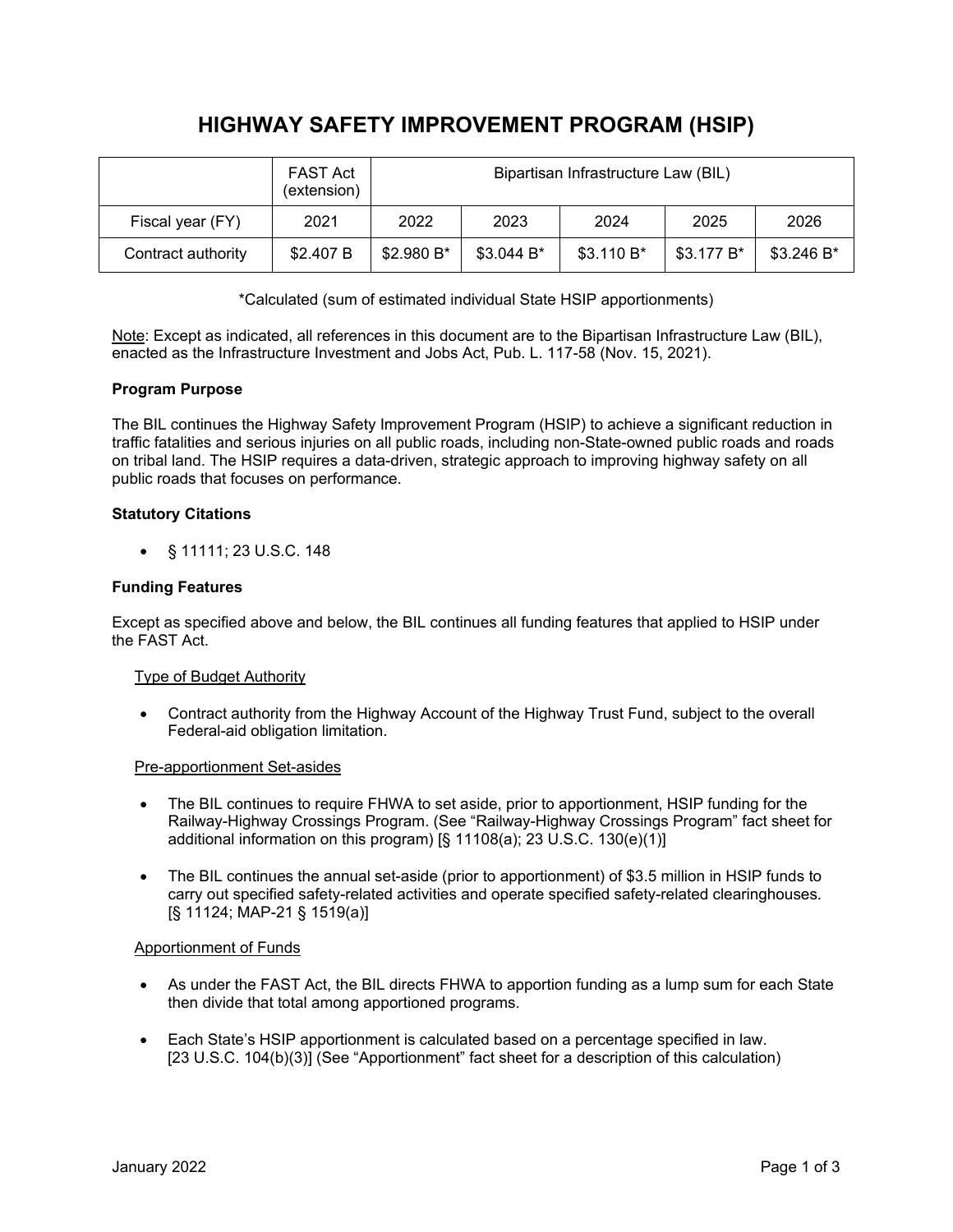#### Post-apportionment Set-asides

• After apportionment, 2% of the State's HSIP apportionment is set aside for State Planning and Research. [23 U.S.C. 505]

#### Specified Safety Projects

- The BIL allows a State to use up to 10% of its HSIP funding for specified safety projects. This ("specified safety projects") includes a project that—
	- $\circ$  promotes public awareness and informs the public regarding highway safety matters;<br>  $\circ$  facilitates enforcement of traffic safety laws;
	- $\circ$  facilitates enforcement of traffic safety laws;<br> $\circ$  provides infrastructure and infrastructure-relation
	- o provides infrastructure and infrastructure-related equipment to support emergency services;
	- $\circ$  conducts safety-related research to evaluate experimental safety countermeasures or equipment; or
	- o supports safe routes to school non-infrastructure-related activities. (§ 11111(a)(4); 23 U.S.C. 148(e)(3))

#### Transferability to and from Other Federal-aid Apportioned Programs

• A State may transfer up to 50% of HSIP funds made available each fiscal year to any other apportionment of the State, including the National Highway Performance Program, Surface Transportation Block Grant Program, Congestion Mitigation and Air Quality Improvement Program, National Highway Freight Program, **[NEW]** Carbon Reduction Program, and **[NEW]** Promoting Resilient Operations for Transformative, Efficient, and Cost-saving Transportation (PROTECT) Formula Program. Conversely, subject to certain limitations, a State may transfer up to 50% of funds made available each fiscal year from each other apportionment of the State to HSIP. [23 U.S.C. 126(a)] (See other program-specific fact sheets for additional details.)

#### Use of Funds for Automated Traffic Enforcement

• The BIL does not extend the FAST Act prohibition (FAST Act § 1401) on using HSIP funds to purchase, operate, or maintain an automated traffic enforcement system.

## **Federal Share**

• Except as provided in 23 U.S.C. 120 and 130, the Federal share is 90%. [23 U.S.C. 148(j)] (See the "Federal Share" fact sheet for additional detail.)

#### **Eligible Activities**

- The BIL maintains the definition of highway safety improvement project and adds under that definition several additional types of projects [§ 11111(a)(1)(A)]:
	- o intersection safety improvements that provide for the safety of all road users, as appropriate, including multimodal roundabouts; [23 U.S.C. 148 (a)(4)(B)(i)]
	- $\circ$  construction and improvement of a railway-highway grade crossing safety feature, including installation of protective devices **[NEW]** or a grade separation project; [23 U.S.C. 148(a)(4)(B)(vi)]
	- $\circ$  construction or installation of features, measures, and road designs to calm traffic and reduce vehicle speeds; [23 U.S.C. 148(a)(4)(B)(viii)]
	- $\circ$  installation or upgrades of traffic control devices for pedestrians and bicyclists including pedestrian hybrid beacons and the addition of bicycle movement phases to traffic signals; [23 U.S.C. 148(a)(4)(B)(xxvi)]
	- $\circ$  roadway improvements that provide separation between motor vehicles and bicyclists, including medians, pedestrian crossing islands, protected bike lanes, and protected intersection features; and [23 U.S.C. 148(a)(4)(B)( xxvii)]